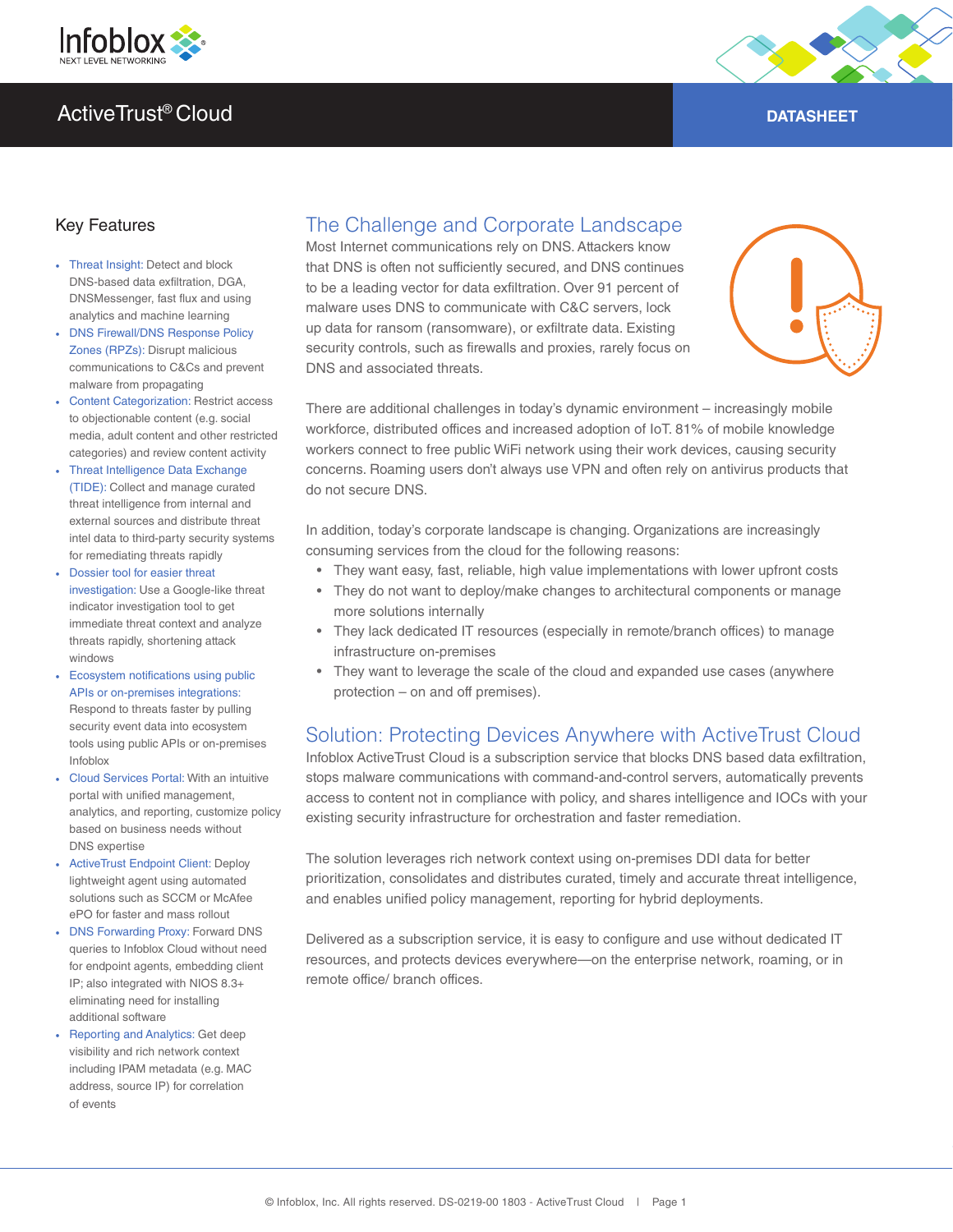



#### • *...continued* Key Features

- Smart cache: Enable end user to connect to destination domain using cached entry if it times out
- Recursive DNS services w/ EDNS: Get geo-location response on the premises with highly available recursive DNS service
- Granular policy management: Ability to apply different policies for different user segments; set policy precedence to customize enforcement for threat feeds, content category filters
- Data Access via S3 Bucket: DNS query log export to Amazon S3 buckets with support for common formats including CSV, JSON, and CEF



Figure 1: Workflow Scenarios

### Key Benefits

#### *Prevention of DNS-based Data Exfiltration That Other Systems Can't Detect*

ActiveTrust Cloud automatically stops data exfiltration through DNS using unique behavioral analytics, machine learning, and artificial intelligence. It also detects zero day threats using behavioral analytics and adds domains associated with DGA, DNSMessenger and fast flux to Response Policy Zone (RPZ) blacklists.

#### *Content Categorization and Policy Enforcement*

ActiveTrust Cloud allows security admins to restrict access to certain types of content (e.g. social media, adult content and other restricted categories) and to review content activity in the organization.

#### *Integrated into DNS for Early Detection of Malware without Any Disruptive Changes*

ActiveTrust Cloud is a purpose-built solution integrated into DNS for early detection of malware without the need to deploy infrastructure everywhere. It automatically contains and controls malware by disrupting device communications with malicious Internet destinations using regularly updated and curated threat intelligence.

#### *Leverage cloud to scale threat detection for enforcement anywhere*

ActiveTrust Cloud allows customers to leverage the scale of the cloud to perform large scale analytics and leverage threat intelligence to detect more threats.

#### *Faster Threat Investigation*

ActiveTrust Cloud allows threat analysts and security researchers to investigate threats easily using threat context and inputs from multiple sources, enabling them to take action in minutes, not hours. This significantly shortens the attack window for cybercriminals.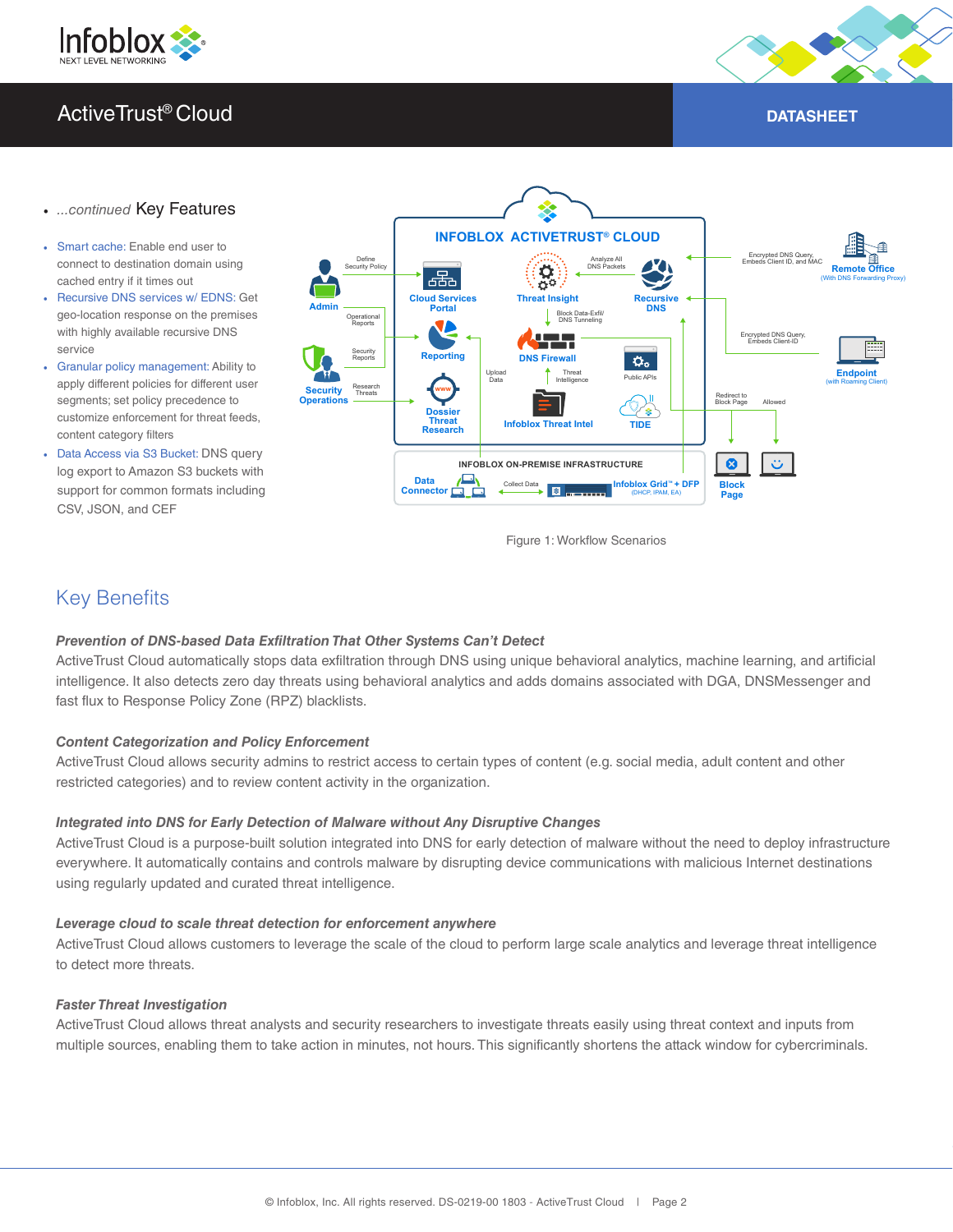



#### *Unified Policy Management, Analytics, and Reporting*

ActiveTrust Cloud, when used in hybrid deployment with the on-premises ActiveTrust solution, enables administrators to seamlessly manage policy, get complete lifecycle views of device activity, and get enriched reports with on-premises Infoblox Grid™ data using the Data Connector virtual utility.

#### *Improve Security Posture by Sharing Curated Threat Intelligence Data*

Combine threat data from all your sources, use contextual metadata to select the relevant subset, and leverage the right format(JSON, STIX, CSV, CEF, and RPZ) to distribute the data to your existing security ecosystem such as NGFW, web proxy and SIEM. This greatly improves the security posture and situational awareness.

#### *Improved Visibility and Rich Network Context*

ActiveTrust Cloud helps identify infected devices by leveraging an on-premises data connector or Infoblox Grid to get DHCP fingerprints including IP address, MAC address, device type, device OS, DHCP lease history, etc. With this deep visibility, admins get valuable network context to prioritize threats for remediation.

#### *Accelerated Remediation with Public APIs and On-premises Ecosystem Integrations*

ActiveTrust Cloud enables faster response to threats by providing easy access to security events through public APIs or by leveraging on-premises Infoblox infrastructure. The event data can be sent to a SIEM, or to other tools like vulnerability scanners, network access control, endpoint remediation and more.

What Customers Say

"In this day and age there is way too much ransomware, spyware, and adware coming in over links opened by Internet users. The Infoblox cloud security solution helps block users from redirects that take them to bad sites, keeps machines from becoming infected, and keeps users safer."

*— Senior System Administrator and Network Engineer, City University of Seattle*

# Get Started on Evaluation

It is easy to try the service before making the purchase decision. To request a free full-featured 30-day trial, please go to: http://www.infoblox.com/activetrustcloudsignup.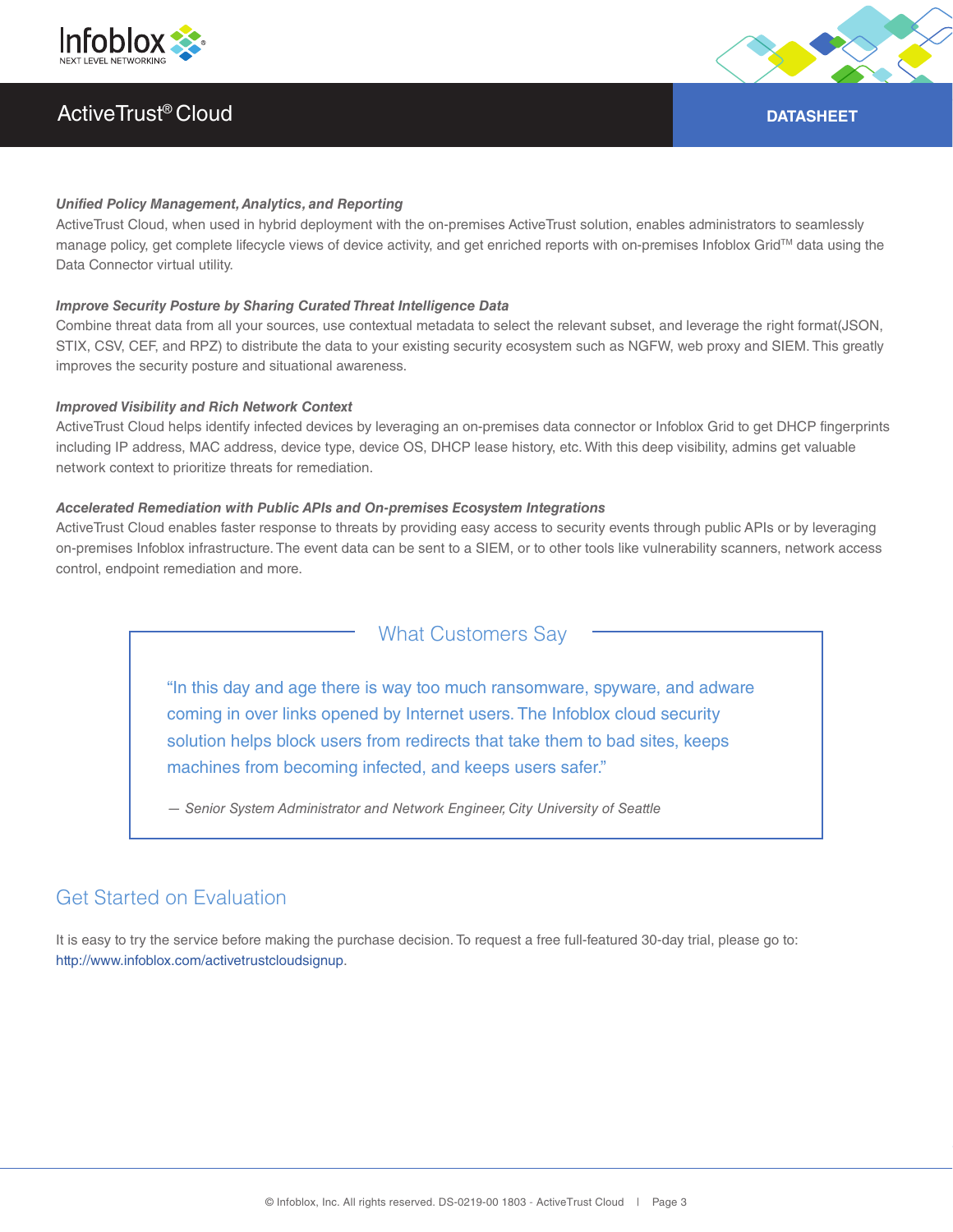



# Appendix:

Tiers and Additional Capabilities

|                                                                                                                           | <b>ActiveTrust Cloud Standard</b>                                                                                                                                                                  | <b>ActiveTrust Cloud Plus</b>                                                                                                                                                                                                                                                                                                   |
|---------------------------------------------------------------------------------------------------------------------------|----------------------------------------------------------------------------------------------------------------------------------------------------------------------------------------------------|---------------------------------------------------------------------------------------------------------------------------------------------------------------------------------------------------------------------------------------------------------------------------------------------------------------------------------|
| <b>Recursive DNS Firewall</b><br>(RPZ Zone)                                                                               | <b>Threat Intel Feeds</b><br>Standard (6 reputation datasets)<br>Base<br>$\bullet$<br>Anti-malware<br>$\bullet$<br>Ransomeware<br>Bogon<br>$\bullet$<br>Automated Indicator Sharing (AIS) data (2) | <b>Threat Intel Feeds</b><br>Standard (6) + Advanced (7) + SURBL (3)<br>· Base, anti-malware, ransomware, bogon, AIS (2)<br>• Malware IPs, bots IPs, exploit kit IPs, malware<br>DGA hostnames, Tor Exit Node IPs, US OFAC<br>Sanctions IPs, EECN IPs<br>· SURBL multi-domains, SURBL fresh domains,<br><b>SURBL Multi Lite</b> |
| <b>Content Categorization</b>                                                                                             | Not included                                                                                                                                                                                       | Restrict access to objectionable content in the cloud                                                                                                                                                                                                                                                                           |
| Dossier<br>(Threat Investigation Tool)                                                                                    | Not included<br>(Basic threat lookup via Cloud Services Portal only)                                                                                                                               | 32,000 queries/year                                                                                                                                                                                                                                                                                                             |
| <b>Public APIs</b> (for ecosystem)<br>• Threats APIs<br>• Custom list APIs                                                | Not included                                                                                                                                                                                       | • Included - Security events available in CEF or<br>JSON format via Cloud APIs- with enhanced<br>security reports<br>Ability to create custom threat feeds via<br>Cloud APIs                                                                                                                                                    |
| <b>Threat Insight</b><br>(DNS Tunneling/Data Exfiltration, DNSMessen-<br>ger, DGA, Inline DGA, Dictionary DGA, Fast Flux) | Not included                                                                                                                                                                                       | Machine learning based analytics included                                                                                                                                                                                                                                                                                       |
| TIDE<br>Infoblox Threat Intelligence Data Exchange<br>(TIDE) license – enabling use in third party<br>security solutions  | Not included                                                                                                                                                                                       | Licensed use for ONE of the following: (for use in any<br>non-Infoblox security solution)<br>• Hostnames or<br>• IP Addresses or<br>$\bullet$ URLs                                                                                                                                                                              |
| <b>Reporting</b>                                                                                                          | Basic-malware blocked, number of hits                                                                                                                                                              | • Integrated reporting with on-premises Grid,<br>enabled by virtual Data Connector utility<br>• Enhanced visibility with drill-down reports to<br>identify exact user and device<br>Inclusion of IPAM metadata for correlation of<br>events                                                                                     |
| <b>ActiveTrust Endpoint</b><br>(Client Agent - can be deployed using SCCM or<br>McAfee ePO)                               | Included                                                                                                                                                                                           | Included                                                                                                                                                                                                                                                                                                                        |
| <b>DNS Forwarding Proxy</b>                                                                                               | Included                                                                                                                                                                                           | Included                                                                                                                                                                                                                                                                                                                        |
| <b>Hosted Recursive DNS with</b><br>Geo-Location Response (Using EDNS)                                                    | Included                                                                                                                                                                                           | Included                                                                                                                                                                                                                                                                                                                        |